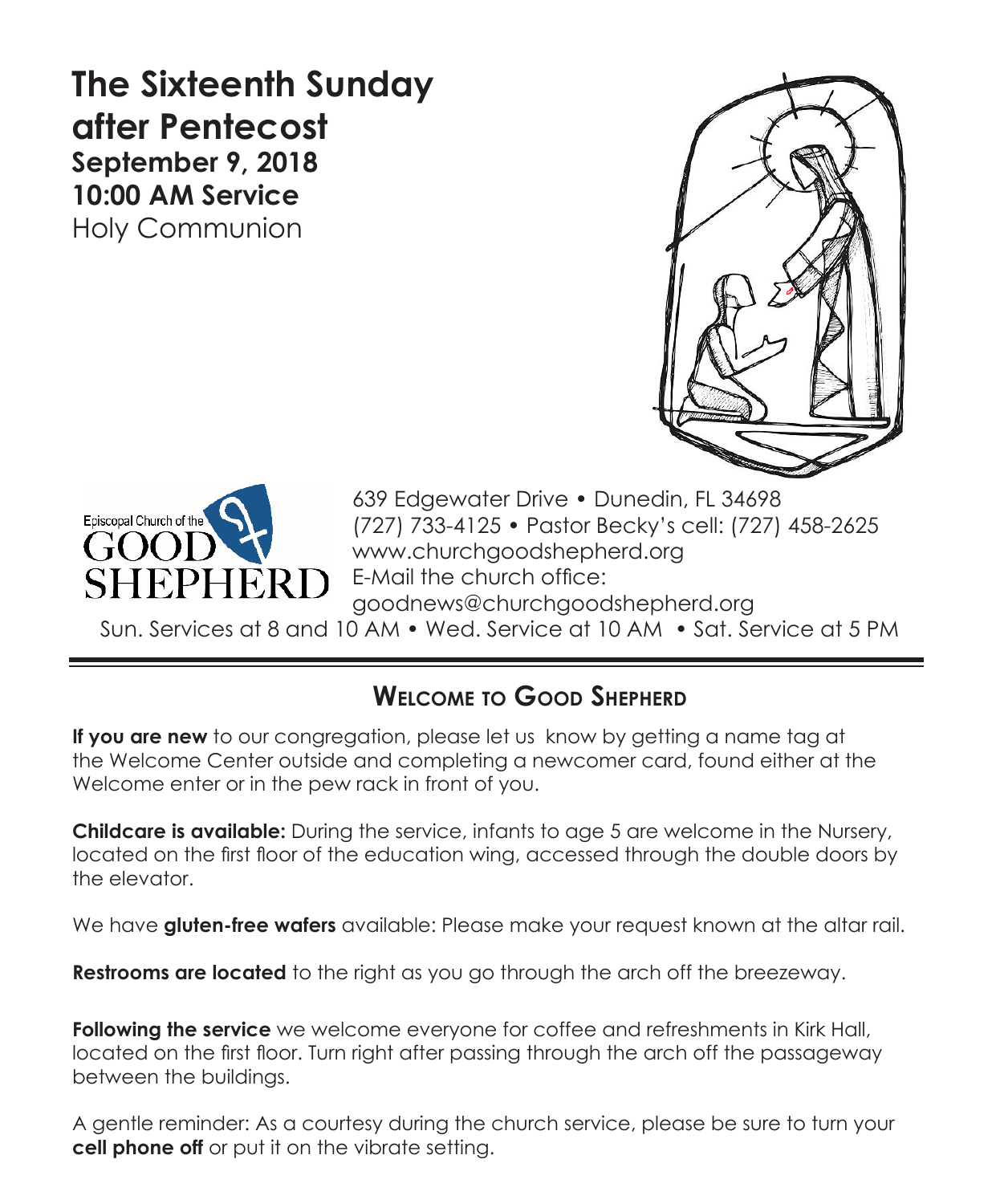# **Gathering for Worship**

*[During the Prelude, please prepare for worship by observing attentive silence.]*

**Prelude** *Reflections* Joseph Martin

*[Please stand when the chimes sound.]*

Symbols in the Bulletin:  $\mathbb D$  Priest,  $\mathbb D$  Deacon,  $\mathbb Q$  Congregation,  $\mathbb D$  Leader,  $\mathbb Q$  Everyone.

**Gathering Hymn** *Here in This Place*

C *Here in this place the new light is streaming, now is the darkness vanished away; see in this space our fears and our dreamings brought here to you in the light of this day. Gather us in, the lost and forsaken, gather us in, the blind and the lame; call to us now, and we shall awaken, we shall arise at the sound of our name.*

*We are the young, our lives are a myst'ry, we are the old who yearn for your face; we have been sung throughout all of hist'ry,* 

*called to be light to the whole human race.*

*Gather us in, the rich and the haughty, gather us in, the proud and the strong; give us a heart, so meek and so lowly, give us the courage to enter the song.*

*Here we will take the wine and the water, here we will take the bread of new birth, here you shall call your sons and your daughters, call us anew to be salt for the earth.*

*Give us to drink the wine of compassion, give us to eat the bread that is you; nourish us well, and teach us to fashion lives that are holy and hearts that are true.*

*Not in the dark of buildings confining, not in some heaven, light years away here in this place the new light is shining,* 

*now is the kingdom, and now is the day.*

*Gather us in and hold us forever, gather us in and make us your own; gather us in, all peoples together, fire of love in our flesh and our bone.*

## **Welcome and Announcements**

*[Please be seated.]*

## **Mission Moment**

## **Acclamation**

*[Please stand.]*

- P Blessed be God: Father, Son, and Holy Spirit.
- C **And blessed be his kingdom, now and for ever. Amen.**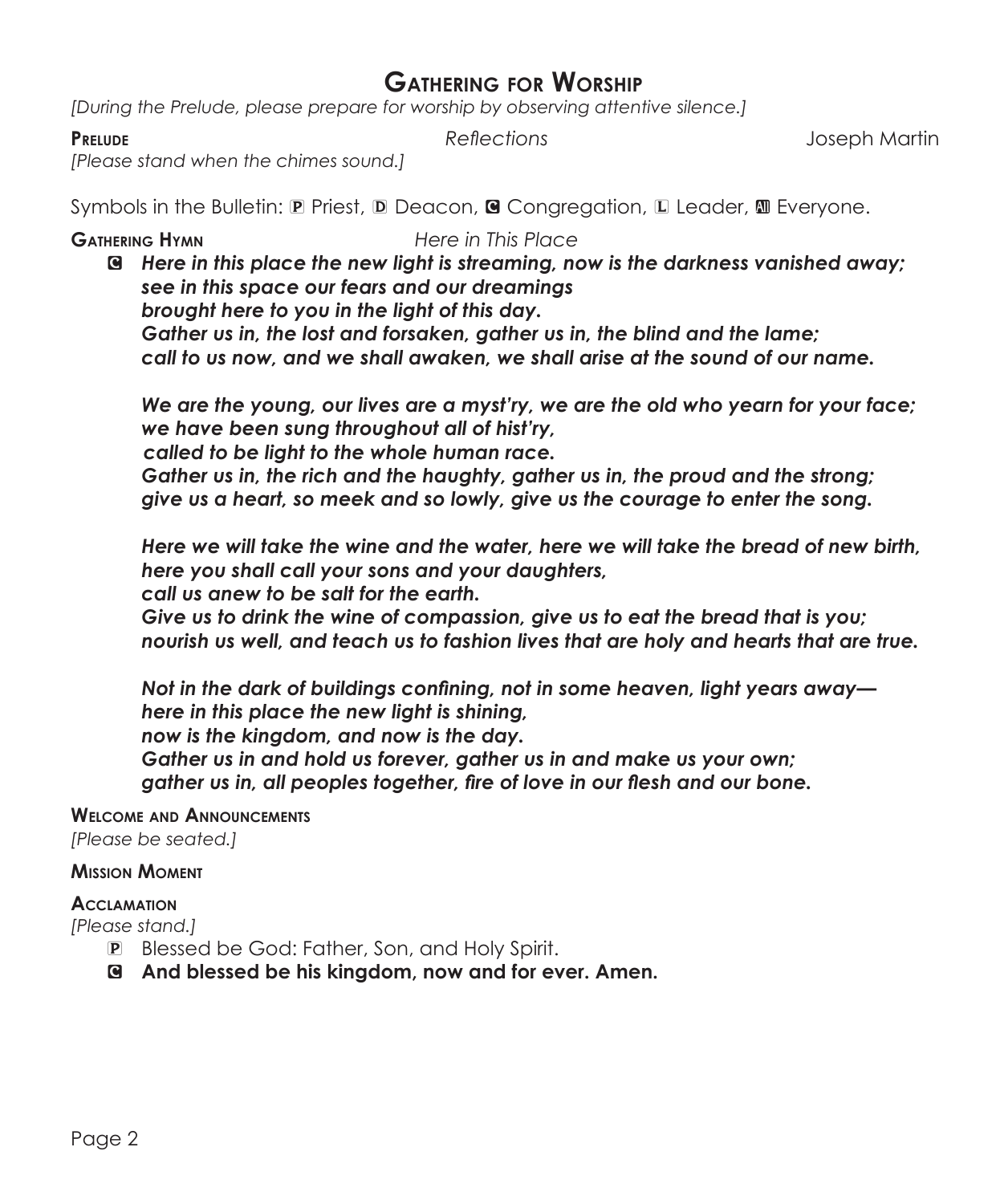**Collect for Purity**

- P Let us pray together…
- C **Almighty God, to you all hearts are open, all desires known, and from you no secrets are hid: Cleanse the thoughts of our hearts by the inspiration of your Holy Spirit, that we may perfectly love you, and worthily magnify your holy Name; through Christ our Lord. Amen.**

**Hymn of Praise** *Rejoice, Ye Pure in Heart* 556, vs. 1,2,4

*Rejoice, ye pure in heart! Rejoice, give thanks, and sing! Your glorious banner wave on high, the cross of Christ your King.*

Refrain *Rejoice, rejoice, rejoice, give thanks, and sing.*

*With all the angel choirs, with all the saints of earth, pour out the strains of joy and bliss, true rapture, noblest mirth.* Refrain

*Yes, on through life's long path, still chanting as ye go, from youth to age, by night and day, in gladness and in woe.* Refrain

## **Collect of the Day**

- P The Lord be with you.
- C **And also with you.**
- P Let us pray… Gracious God, throughout the ages you transform sickness into health and death into life. Open us to the power of your presence, and make us a people ready to proclaim your promises to the whole world, through Jesus Christ, our healer and Lord.
- C **Amen.**

# **WORD OF GOD**

**The Readings:** Isaiah 35:4–7a • Psalm 22:22–27 • James 2:1–10, 14–17 • Mark 7:24–37 *[Please be seated.]*

The First Reading:

L *The First Reading is taken from Isaiah, chapter 35…*

Say to those who are panicking: "Be strong! Don't fear! Here's your God, coming with vengeance; with divine retribution God will come to save you."

Then the eyes of the blind will be opened, and the ears of the deaf will be cleared. Then the lame will leap like the deer, and the tongue of the speechless will sing. Waters will spring up in the desert, and streams in the wilderness.

The burning sand will become a pool, and the thirsty ground, fountains of water. The jackals' habitat, a pasture.

- L The Word of the Lord.
- C **Thanks be to God.**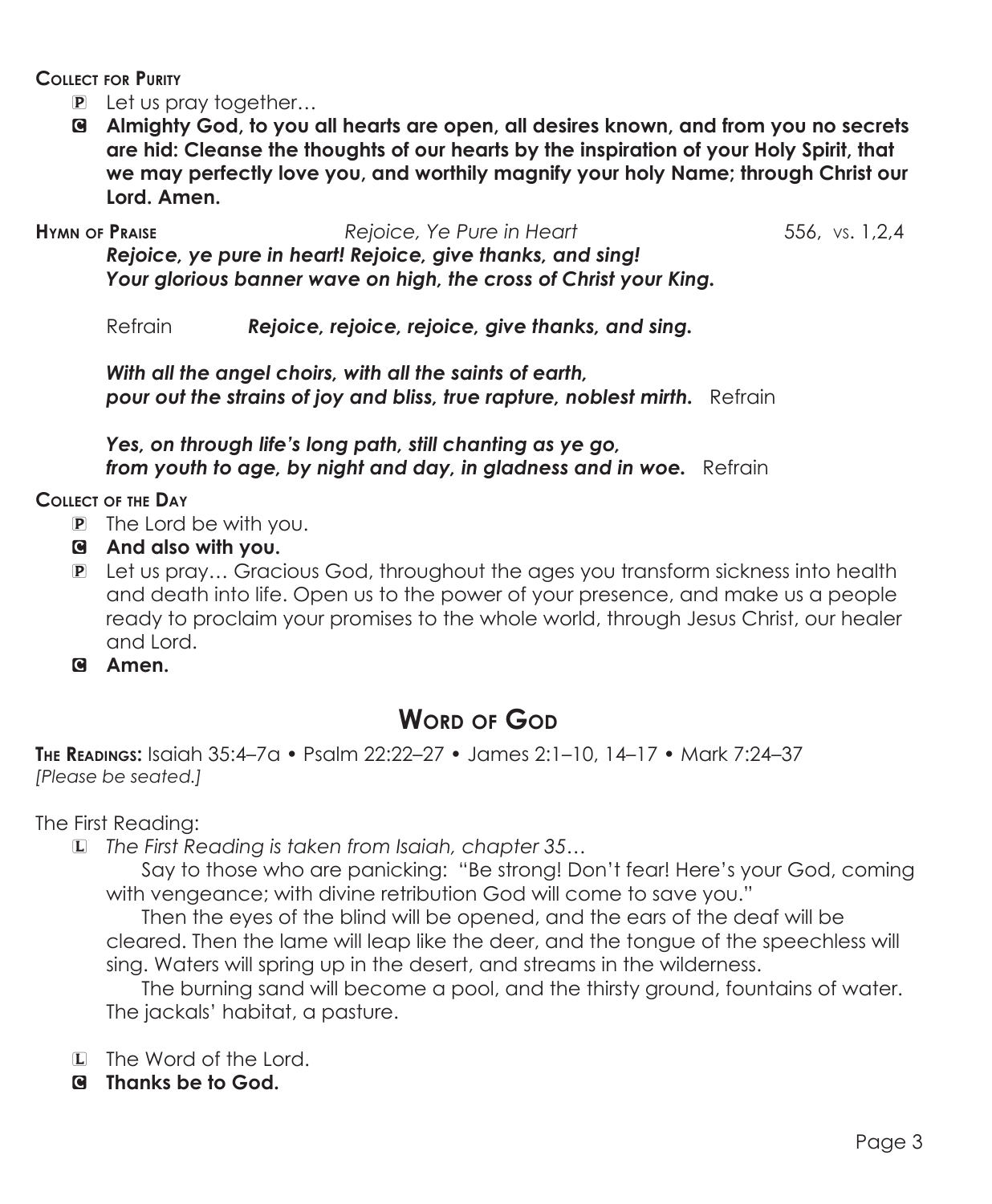Metrical Psalm 22: [Tune: *All People That On Earth*]

*I will declare your Name, O God, To my companions who are true; And in the congregation's midst, With love will I sing praise to you.*

*O you that fear the Lord, give praise; O Israel's offspring, stand in awe. All you who are of Jacob's line, Give glory always to the Lord.*

## *The poor shall eat and have their fill; Those seeking God shall offer praise. The nations far and wide shall come And bow before God's throne always.*

The Second Reading:

L *The Second Reading is taken from James, chapter 2…*

 My brothers and sisters, when you show favoritism you deny the faithfulness of our Lord Jesus Christ, who has been resurrected in glory. Imagine two people coming into your meeting. One has a gold ring and fine clothes, while the other is poor, dressed in filthy rags. Then suppose that you were to take special notice of the one wearing fine clothes, saying, "Here's an excellent place. Sit here." But to the poor person you say, "Stand over there"; or, "Here, sit at my feet." Wouldn't you have shown favoritism among yourselves and become evil-minded judges?

My dear brothers and sisters, listen! Hasn't God chosen those who are poor by worldly standards to be rich in terms of faith? Hasn't God chosen the poor as heirs of the kingdom he has promised to those who love him? But you have dishonored the poor. Don't the wealthy make life difficult for you? Aren't they the ones who drag you into court? Aren't they the ones who insult the good name spoken over you at your baptism?

You do well when you really fulfill the royal law found in scripture, Love your neighbor as yourself. But when you show favoritism, you are committing a sin, and by that same law you are exposed as a lawbreaker. Anyone who tries to keep all of the Law but fails at one point is guilty of failing to keep all of it.

 My brothers and sisters, what good is it if people say they have faith but do nothing to show it? Claiming to have faith can't save anyone, can it? Imagine a brother or sister who is naked and never has enough food to eat. What if one of you said, "Go in peace! Stay warm! Have a nice meal!"? What good is it if you don't actually give them what their body needs? In the same way, faith is dead when it doesn't result in faithful activity.

- L The Word of the Lord.
- C **Thanks be to God.**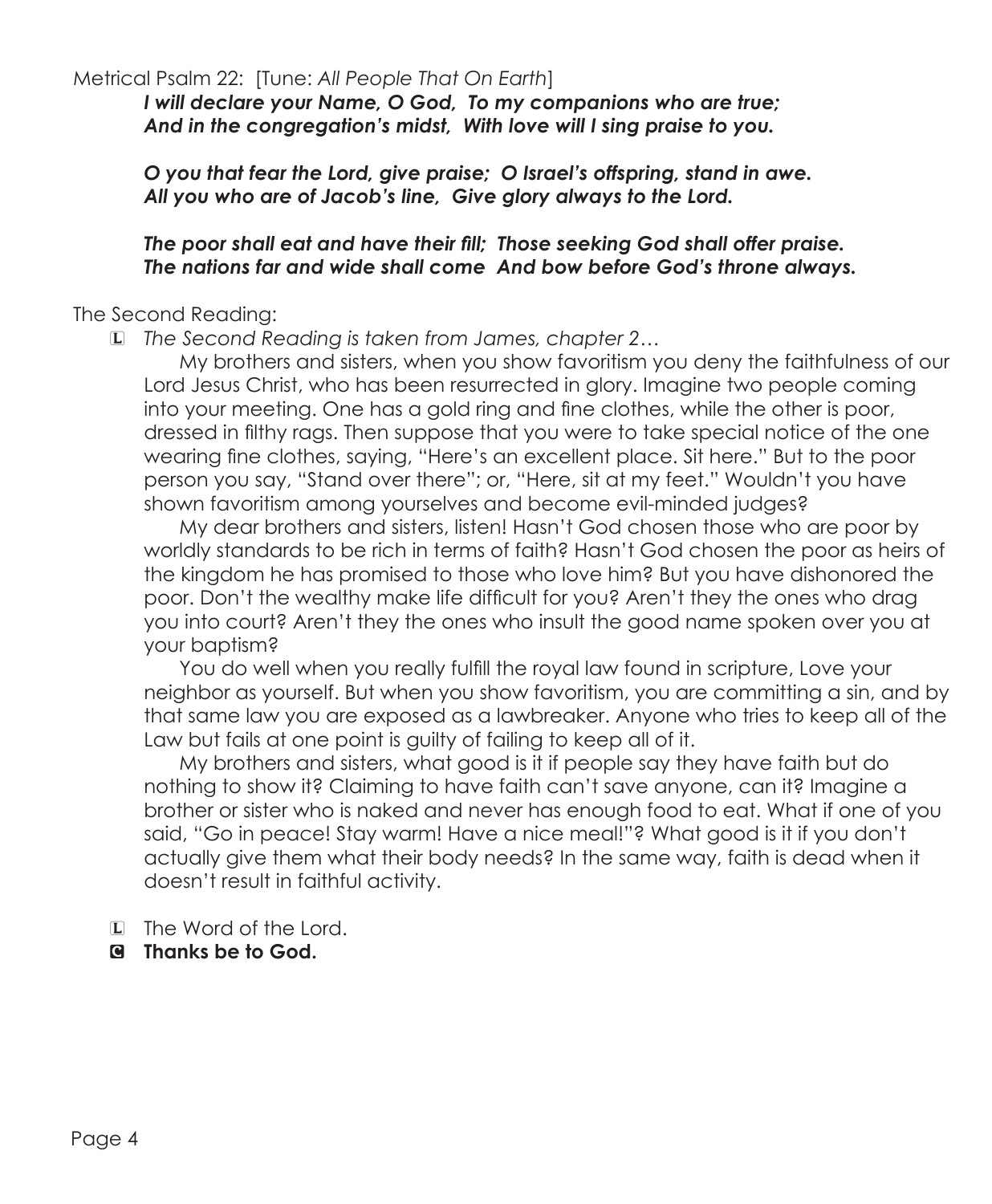*[Please stand.]*

a *O Christ, the Word Incarnate, O Wisdom from on high, O Truth, unchanged, unchanging, O Light of our dark sky; we praise thee for the radiance that from the scripture's page, a lantern to our footsteps, shines on from age to age.*

*The Church from our dear Master received the word divine, and still that light is lifted o'er all the earth to shine. It is the chart and compass that o'er life's surging sea, mid mists and rocks and quicksands, still guides, O Christ, to thee.*

The Gospel:

- D The Holy Gospel of our Lord Jesus Christ according to Mark.
- C **Glory to you, Lord Christ.**
- D Jesus left that place and went into the region of Tyre. He didn't want anyone to know that he had entered a house, but he couldn't hide. In fact, a woman whose young daughter was possessed by an unclean spirit heard about him right away. She came and fell at his feet. The woman was Greek, Syrophoenician by birth. She begged Jesus to throw the demon out of her daughter. He responded, "The children have to be fed first. It isn't right to take the children's bread and toss it to the dogs."

But she answered, "Lord, even the dogs under the table eat the children's crumbs."

"Good answer!" he said. "Go on home. The demon has already left your daughter." When she returned to her house, she found the child lying on the bed and the demon gone.

After leaving the region of Tyre, Jesus went through Sidon toward the Galilee Sea through the region of the Ten Cities. Some people brought to him a man who was deaf and could hardly speak, and they begged him to place his hand on the man for healing. Jesus took him away from the crowd by himself and put his fingers in the man's ears. Then he spit and touched the man's tongue. Looking into heaven, Jesus sighed deeply and said, "Ephphatha," which means, "Open up." At once, his ears opened, his twisted tongue was released, and he began to speak clearly.

Jesus gave the people strict orders not to tell anyone. But the more he tried to silence them, the more eagerly they shared the news. People were overcome with wonder, saying, "He does everything well! He even makes the deaf to hear and gives speech to those who can't speak."

- D The Gospel of the Lord.
- C **Praise to you, Lord Christ.**

**SERMON** Becky Robbins-Penniman

*[Please be seated.]*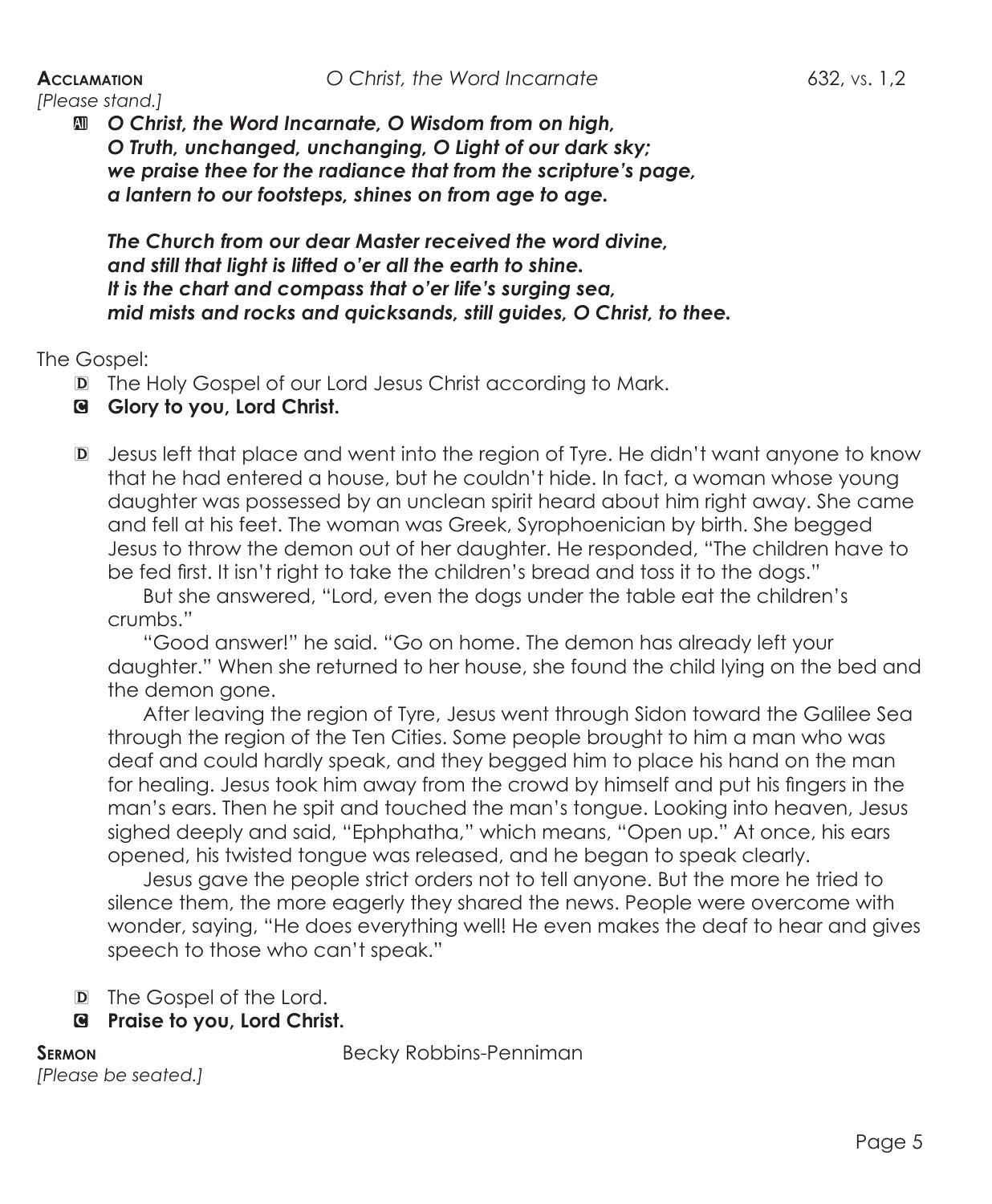## **Sermon Hymn** *Christ, Be Our Light*

*[Please stand.]*

*Longing for peace, our world is troubled. Longing for hope, many despair. Your word alone has pow'r to save us. Make us your living voice.* 

Refrain *Christ, be our light! Shine in our hearts. Shine through the darkness. Christ, be our light! Shine in your church gathered today.*

*Longing for food, many are hungry. Longing for water, many still thirst. Make us your bread, broken for others, shared until all are fed.* Refrain

*Longing for shelter, many are homeless. Longing for warmth, many are cold. Make us your building, sheltering others, walls made of living stone. Refrain* 

*Many the gifts, many the people, many the hearts that yearn to belong.*  Let us be servants to one another, signs of your kingdom come. Refrain

#### **The Nicene Creed**

 $\mathbf{M}$  **We believe in one God, the Father, the Almighty, maker of heaven and earth, of all that is, seen and unseen.**

 **We believe in one Lord, Jesus Christ, the only Son of God, eternally begotten of the Father, God from God, Light from Light, true God from true God, begotten, not made, of one Being with the Father. Through him all things were made. For us and for our salvation he came down from heaven: by the power of the Holy Spirit he became incarnate from the Virgin Mary, and was made man. For our sake he was crucified under Pontius Pilate; he suffered death and was buried. On the third day he rose again in accordance with the Scriptures; he ascended into heaven and is seated at the right hand of the Father. He will come again in glory to judge the living and the dead, and his kingdom will have no end.**

 **We believe in the Holy Spirit, the Lord, the giver of life, who proceeds from the Father and the Son. With the Father and the Son he is worshiped and glorified. He has spoken through the Prophets. We believe in one holy catholic and apostolic Church. We acknowledge one baptism for the forgiveness of sins. We look for the resurrection of the dead, and the life of the world to come. Amen.**

#### **Prayers of the People**

*[Please stand, kneel, or sit, as you choose.]*

- D Let us pray to God, who is made known in Jesus Christ:
- L Father of all, let all the world be saved through your Son. Let our president, and all rulers and authorities, seek and see your kingdom so that peace may reign in our time.
- C **As your Son taught us, we pray for our enemies.**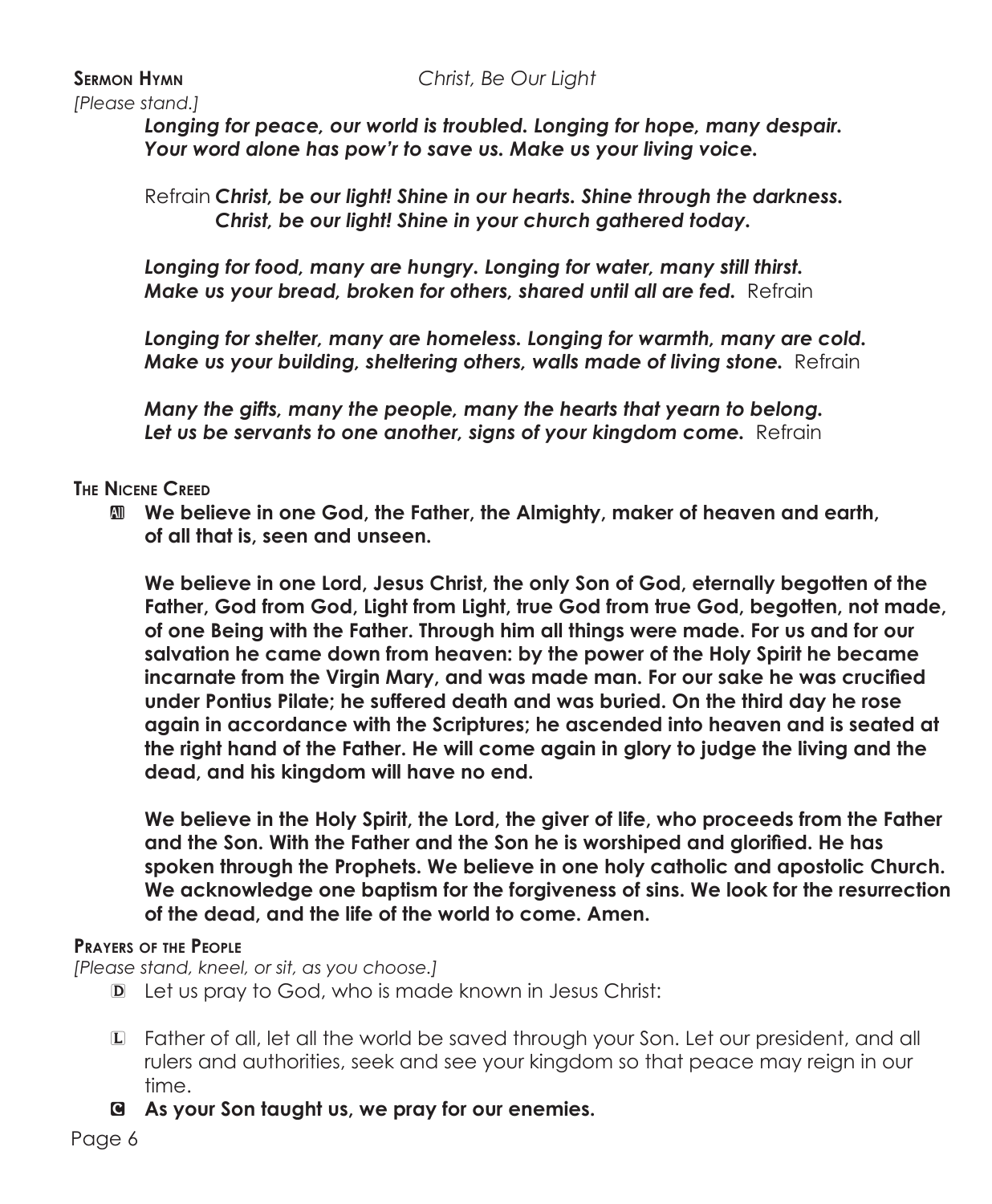- L God of the Prophets, we thank you for calling all people to be righteous, justifying us with the free gift of your grace. Let this parish be a place where your testimony is received, where guests find a welcome, and where all are born anew of the Spirit.
- G Give strength to your church as together, trusting in you and supporting each other, **we proclaim your kingdom with our lives.**
- L Restoring God, there are many who may feel lost or even condemned as they endure trouble and illness. We ask for your healing to lift up and comfort [*names in notebook*] and those we name now, aloud or in our hearts [*leave time …*], as well as all others who suffer.
- C **God of Light and Life, help us to be the answer to the prayers of those who cry out to you.**
- L Lord God, we give you thanks for the blessings we received from your hand each day, especially… [*read items from notebook*] and for the flowers given today. Let us rejoice in the knowledge that all good gifts around us come from your loving hand.

C **We ask for one more thing, Holy God: give us grateful hearts.**

- L Lord of Eternal Life, we ask your mercy on all those who have died, especially … [*names in notebook*] and those on our hearts this morning that we bring to you, silently or aloud [*leave time*]. Let your grace and power give life to the dead and call into existence the things that do not exist.
- C **We ask also that your comfort and strength surround all who grieve, whether their loss is new and raw, or has been a painful reality for many years.**
- L Bless us to be a blessing.
- **M** Holy Spirit, fill our hearts this day and every day so that we live our lives in ways that **honor your image in us, our baptism in you, and our connection with each other. Amen.**

## **Confession and Absolution**

*[Please stand or kneel.]*

- D Let us confess our sins to God. [*Silence is kept*.] God of all mercy…
- C **we confess that we have sinned against you, opposing your will in our lives. We have denied your goodness in each other, in ourselves, and in the world you have created. We repent of the evil that enslaves us, the evil we have done, and the evil done on our behalf. Forgive, restore, and strengthen us through our Savior Jesus Christ, that we may abide in your love and serve only your will. Amen.**
- P Almighty God have mercy on you, forgive you all your sins through our Lord Jesus Christ, strengthen you in all goodness, and by the power of the Holy Spirit keep you in eternal life.
- C **Amen.**

## **Prayers and Blessings**

[Those celebrating birthdays, anniversaries or special occasions may receive an individual blessing.]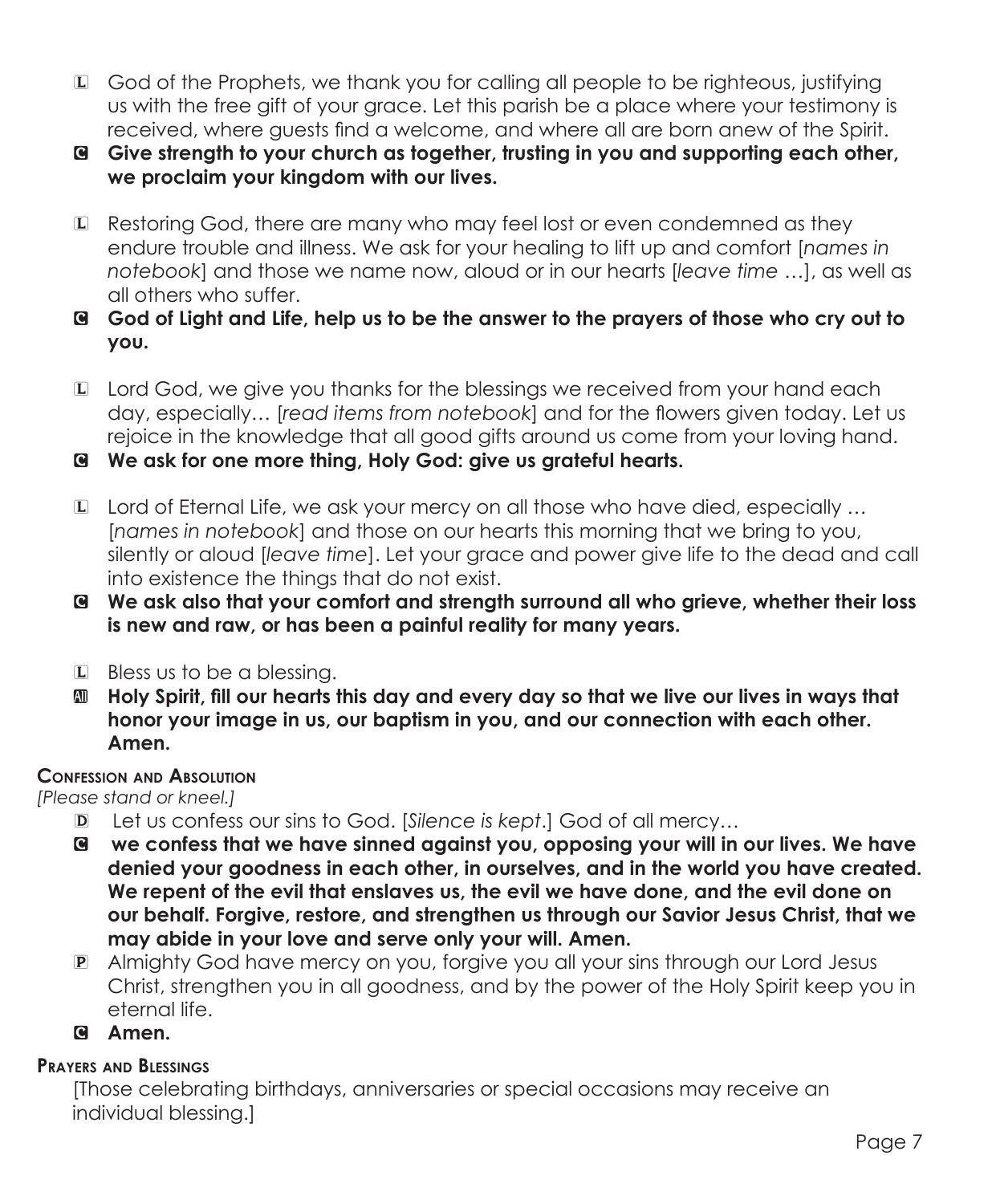### **The Greeting of Peace**

*[Please stand.]*

- P The peace of the Lord be always with you.
- C **And also with you.** (*All may greet one another in the name of the Lord.*)

# **The Holy Communion**

### **Offertory Sentence**

D O Lord our God, you are worthy to receive glory and honor and power; because you have created all things, and by your will they were created and have their being. Bring your tithes, gifts and offerings with hearts full of thanksgiving.

#### **Offertory**

*[Please be seated.]*

## **Presentation**

*[Please stand when the plates are given to the Deacon.]*

D We gladly present the fruits of our lives to the God who creates us, redeems us and sustains us. May we have the grace to use them to heal God's world.

**Presentation Hymn** *Praise and Thanksgiving*

*Praise and thanksgiving, God, we would offer for all things living, you have made good: harvest of sown fields, fruits of the orchard, hay from the mown fields, blossom and wood.*

*God, bless the labor we bring to serve you, that with our neighbor we may be fed. Sowing or tilling, we would work with you, harvesting, milling for daily bread.*

## **Eucharistic Prayer** [Prayer C, adapted]

- P The Lord be with you.
- C **And also with you**.
- P Lift up your hearts.
- C **We lift them to the Lord**.
- P Let us give thanks to the Lord our God.
- C **It is right to give our thanks and praise.**
- P It is right to give you thanks and praise, O Lord, our God, sustainer of the universe, you are worthy of glory and praise.
- C **Glory to you for ever and ever.**
- P At your command all things came to be: the vast expanse of interstellar space, galaxies, suns, the planets in their courses, and this fragile earth, our island home; by your will they were created and have their being. From the primal elements you brought forth the human race, and blessed us with memory, reason, and skill; you made us the stewards of creation.
- G Glory to you for ever and ever.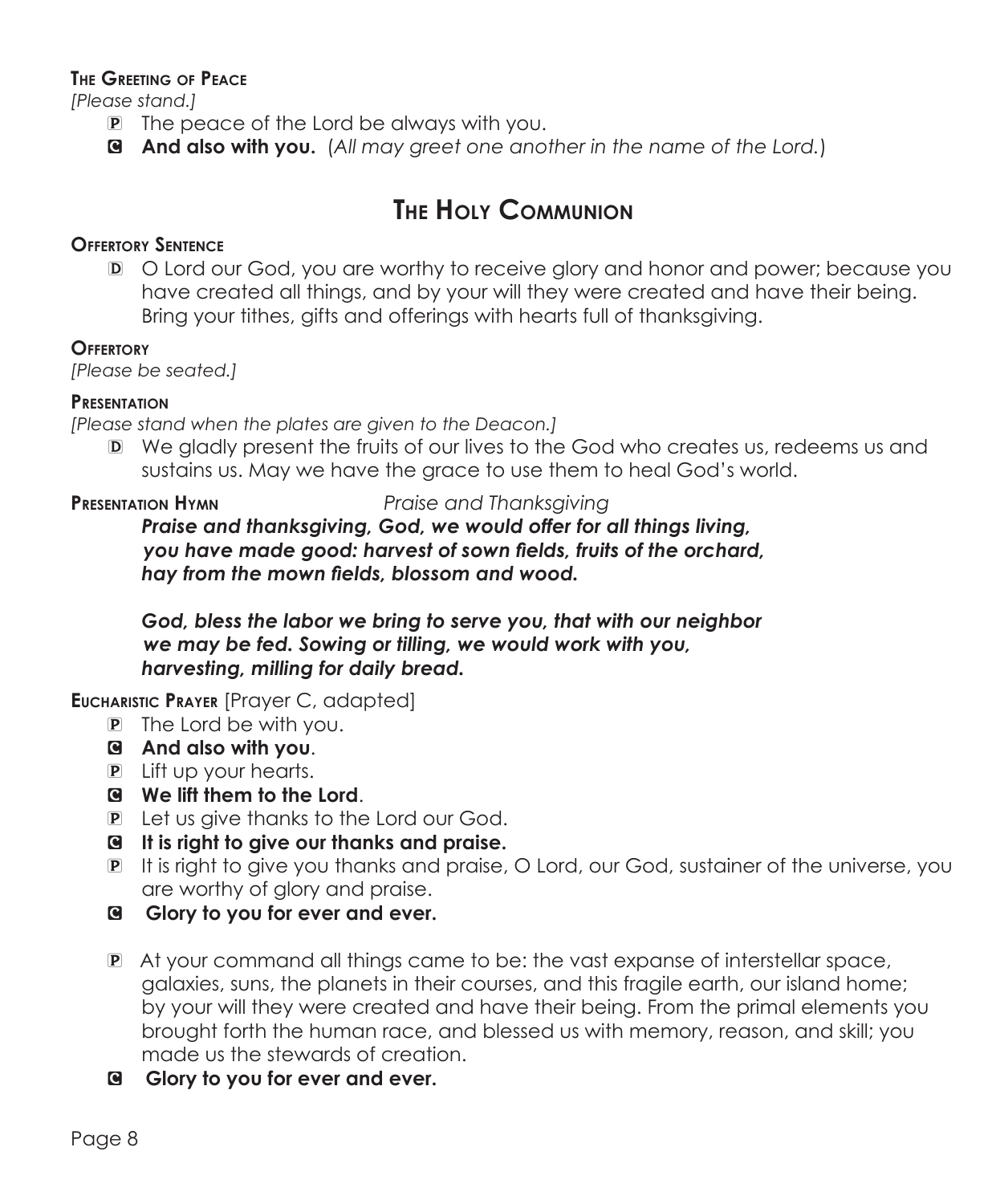- P But still we turn against you, and betray your trust; and we turn against one another. Again and again you call us to return. Through the prophets and sages you reveal your righteous law. In the fullness of time you sent your Son, born of a woman, to be our Savior. He was wounded for our transgressions, and bruised for our iniquities. By his death he opened to us the way of freedom and peace.
- G Glory to you for ever and ever.
- P Therefore we praise you, joining with the heavenly chorus, with prophets, apostles, and martyrs, and with those in every generation who have looked to you in hope, to proclaim with them your glory, in their unending hymn:
- a *Holy, holy, holy Lord, God of power and might,* S125  *heaven and earth are full of your glory. Hosanna in the highest. Hosanna in the highest. Blessed is he who comes in the name of the Lord. Hosanna in the highest. Hosanna in the highest.*

*[Please stand or kneel.]*

P Blessed are you, Lord our God, for sending us Jesus, the Christ, who on the night he was handed over to suffering and death, took bread, said the blessing, broke the bread, gave it to his friends, and said, "Take this, and eat it: this is my body which is given for you. Do this for the remembrance of me."

 In the same way, after supper, he took the cup of wine; he gave you thanks, and said, "Drink this, all of you: this is my blood of the new covenant, which is shed for you and for many for the forgiveness of sins. Whenever you drink it, do this for the remembrance of me."

C **Gracious God, we recall the death of your Son Jesus Christ, we proclaim his resurrection and ascension, and we look with expectation for his coming as Lord of all the nations. We who have been redeemed by him, and made a new people by water and the Spirit, now bring you these gifts. Send your Holy Spirit upon us and upon this offering of your Church, that we who eat and drink at this holy table may share the divine life of Christ our Lord.**

 **Pour out your Spirit upon the whole earth and make it your new creation. Gather your Church together from the ends of the earth into your kingdom, where peace and justice are revealed, that we, with all your people, of every language, race, and nation, may share the banquet you have promised;**

P Through Christ, with Christ, and in Christ, all honor and glory are yours, creator of all. **AMEN.**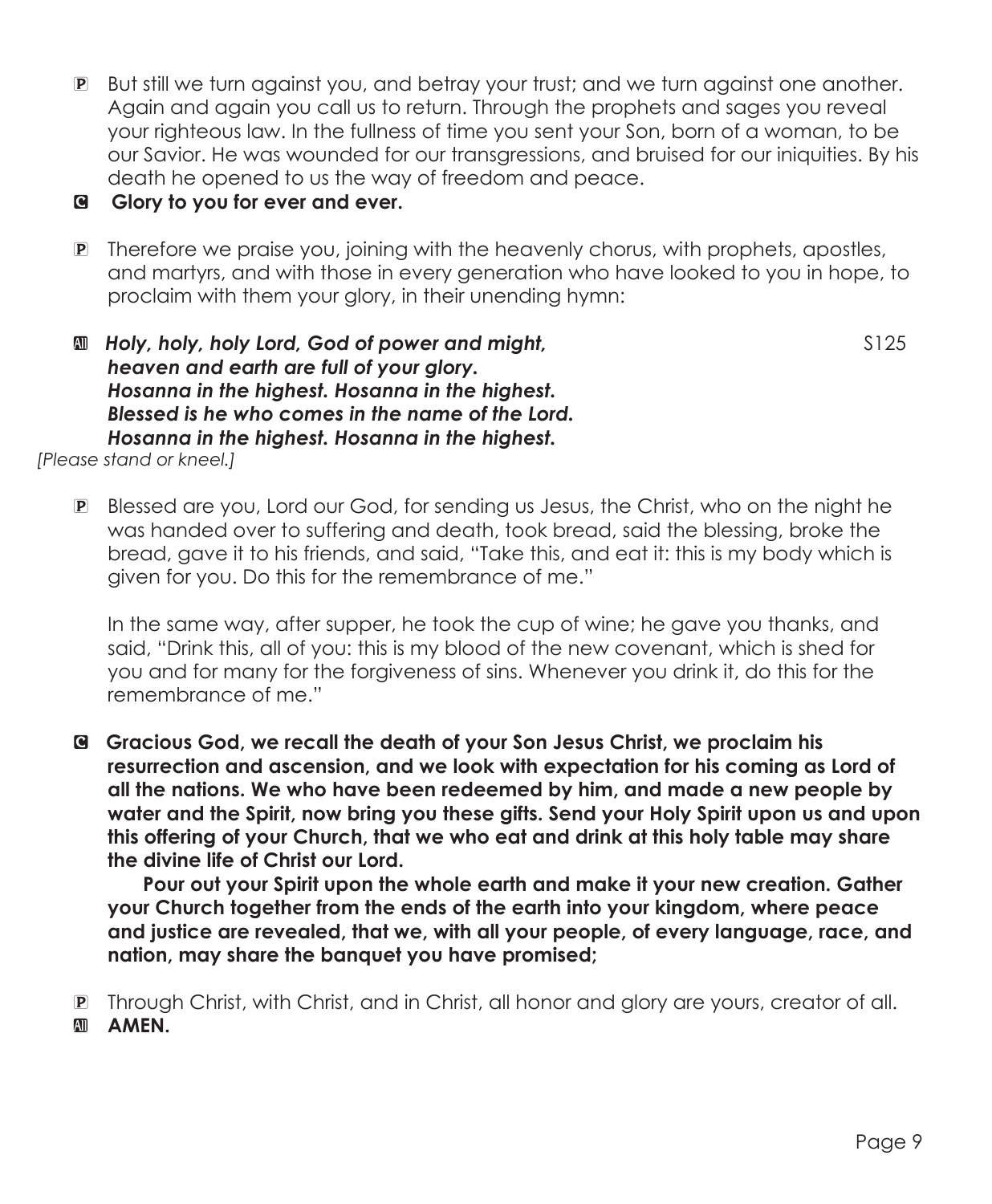P And now as our Savior Christ has taught us, we are bold to say,

**The Lord's Prayer**

a **Our Father, who art in heaven, hallowed be thy Name, thy kingdom come, thy will be done, on earth as it is in heaven. Give us this day our daily bread. And forgive us our trespasses, as we forgive those who trespass against us. And lead us not into temptation, but deliver us from evil. For thine is the kingdom, and the power, and the glory, for ever and ever. Amen.**

**The Breaking of the Bread**

- P We break this bread to share in the body of Christ.
- C **We who are many are one body, for we all share the one bread.**



*[You may be seated. All are welcome at the Lord's Table. Please follow the directions of the usher, who*  will let you know when it's your turn to go to the altar rail. You may stand or kneel. To receive, hold your *hands in front of you, one palm over the other. The priest will place a wafer there. You may either consume it immediately, and then sip from the cup of wine when it comes to you, or, you may wait and dip the wafer into the wine. When you are finished, please return to your seat by the side aisle.]*

**Fraction** *We Come Expecting Jesus*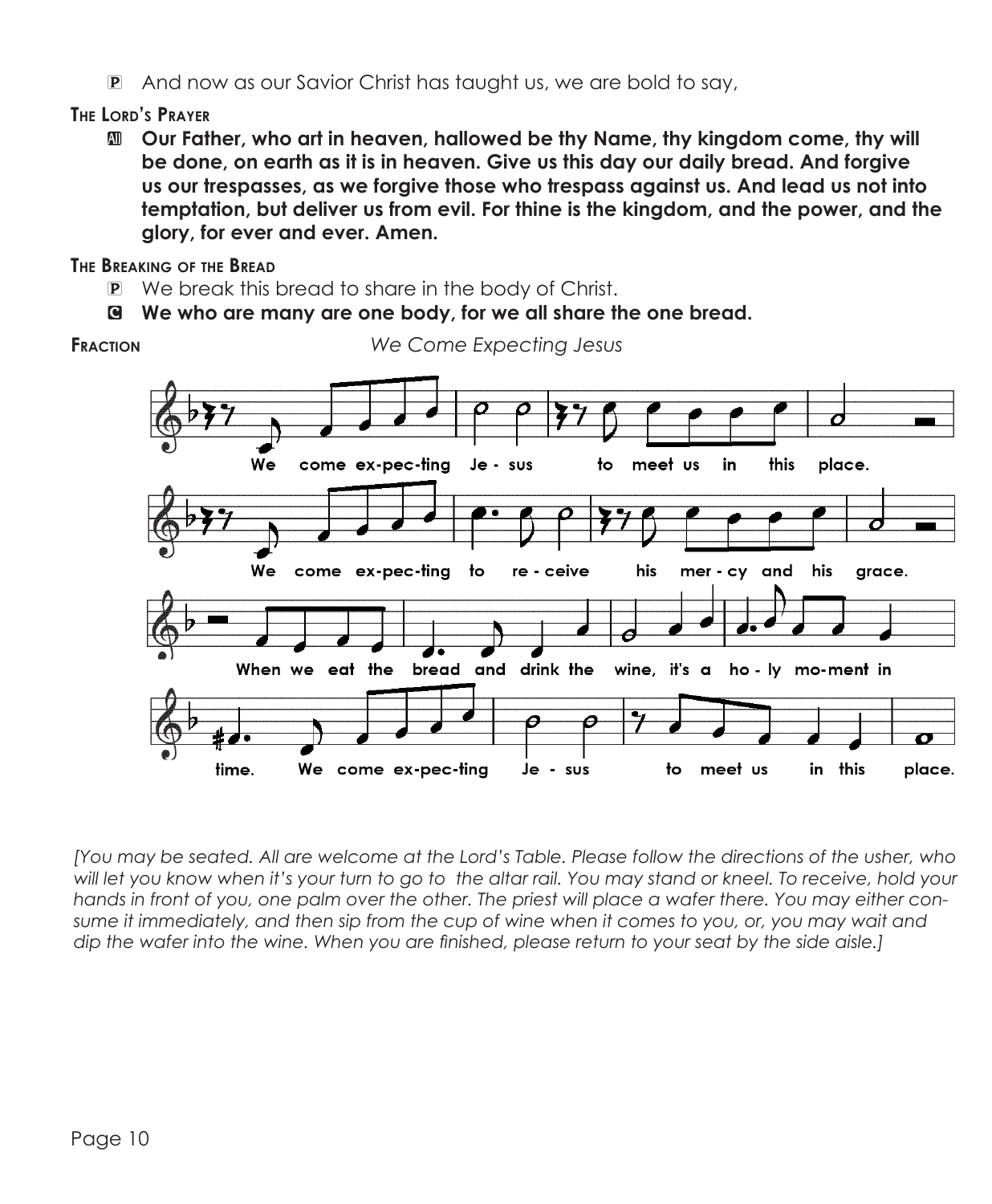P The Gifts of God for the People of God. Take them in remembrance that Christ died for you, and feed on him in your hearts by faith, with thanksgiving.

**Our Prayer Team will be in the south narthex (at the back of the church) during Holy Communion to pray with you for healing, guidance, a loved one, or anything else on your heart.** 

**Chant** *Eat This Bread*

*[Please repeat this chant until the musician stops playing the tune.]*

C *"Eat this bread, drink this cup, come to me and never be hungry. Eat this bread, drink this cup, trust in me and you will not thirst."* 

## **Post Communion Prayer**

*[Please stand or kneel, as you choose.]*

- P Let us pray…
- a **Father of all, we give you thanks and praise, that when we were still far off you met us in your Son and brought us home. Dying and living, he declared your love, gave us grace and opened the gate of glory. May we who share Christ's body live his risen life; we who drink his cup bring life to others; we whom the Spirit lights give light to the world. Keep us firm in the hope you have set before us, so we and all your children shall be free, and the whole earth live to praise your name. Amen.**

## **The Blessing**

*[Please stand.]*

P The Abba of the Christ, the Beloved of the Father, and the Comforter sent from Heaven: the one and only Eternal God, embraces you, walks with you, and gives you life. Go from this place blessed in the name of the Lord Almighty, Father, Son, and Holy Spirit, now and for ever.

## C **Amen.**

**SENDING HYMN** *O For a Thousand Tongues* 493, vs. 1–3

a *O for a thousand tongues to sing my dear Redeemer's praise, the glories of my God and King, the triumphs of his grace!*

*My gracious Master and my God, assist me to proclaim and spread through all the earth abroad the honors of thy Name.*

*Jesus! the Name that charms our fears and bids our sorrows cease; 'tis music in the sinner's ears, 'tis life and health and peace.*

#### **The Dismissal**

- D Go in peace to love and serve the Lord.
- C **Thanks be to God.**

**PostLube PostLube PostLube** *PostLube in D* **Healey Willan** 

*Scripture taken from the Common English Bible®, CEB® Copyright © 2010, 2011 by Common English Bible.™ Used by permission. All rights reserved worldwide.*